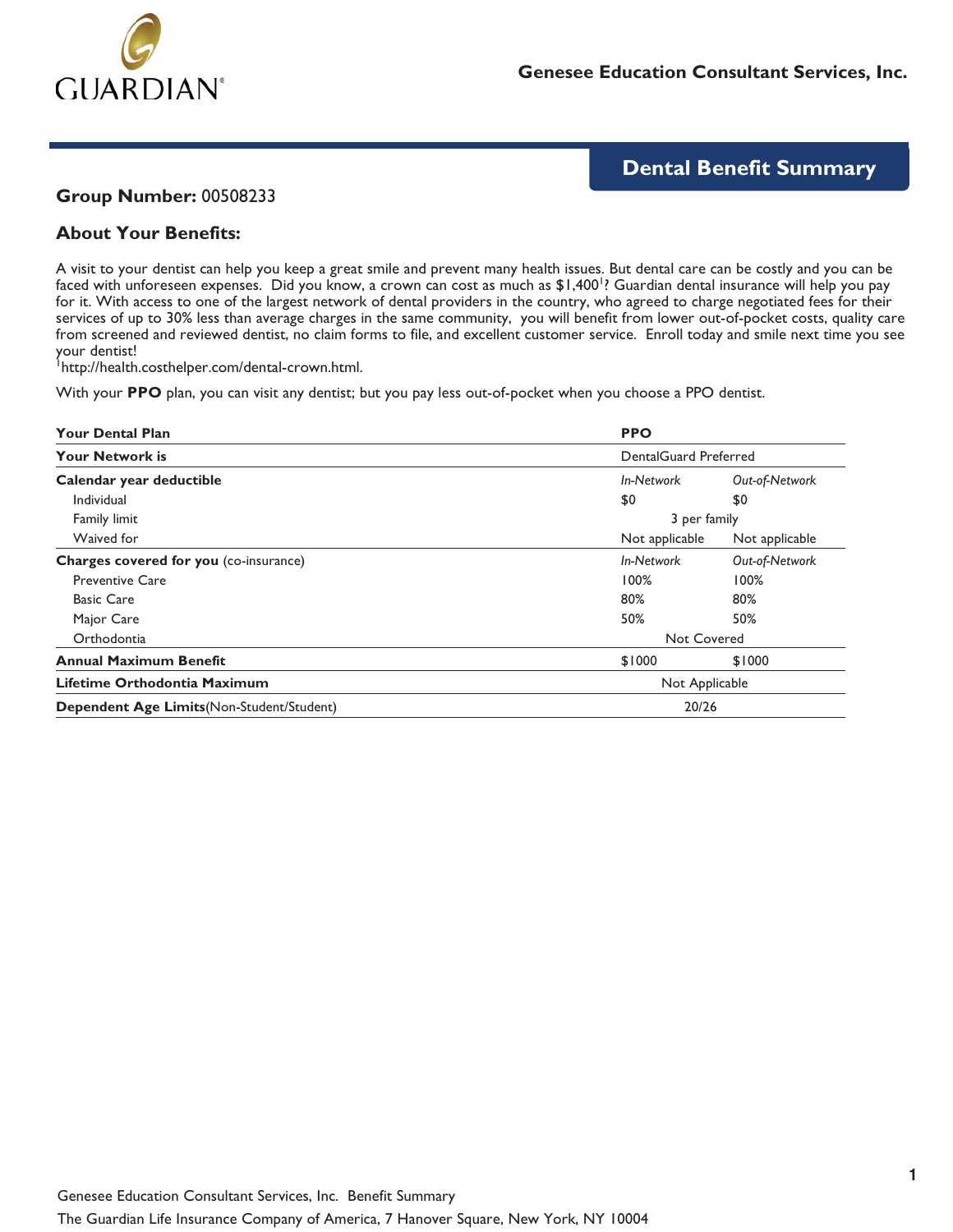### **A Sample of Services Covered by Your Plan:**

**PPO**

|                        |                                                       | Plan pays (on average) |                |
|------------------------|-------------------------------------------------------|------------------------|----------------|
|                        |                                                       | In-network             | Out-of-network |
| <b>Preventive Care</b> | Cleaning (prophylaxis)                                | 100%                   | 100%           |
|                        | Frequency:                                            | Once Every 6 Months    |                |
|                        | <b>Fluoride Treatments</b>                            | 100%                   | 100%           |
|                        | Limits:                                               | Under Age 14           |                |
|                        | Oral Exams                                            | 100%                   | 100%           |
|                        | Sealants (per tooth)                                  | 100%                   | 100%           |
|                        | X-rays                                                | 100%                   | 100%           |
| <b>Basic Care</b>      | Anesthesia*                                           | 80%                    | 80%            |
|                        | Fillings‡                                             | 80%                    | 80%            |
|                        | Perio Surgery                                         | 80%                    | 80%            |
|                        | Periodontal Maintenance                               | 80%                    | 80%            |
|                        | Frequency:                                            | Once Every 6 Months    |                |
|                        |                                                       | (Enhanced)             |                |
|                        | Repair & Maintenance of<br>Crowns, Bridges & Dentures | 80%                    | 80%            |
|                        | Root Canal                                            | 80%                    | 80%            |
|                        | Scaling & Root Planing (per quadrant)                 | 80%                    | 80%            |
|                        | Simple Extractions                                    | 80%                    | 80%            |
|                        | Surgical Extractions                                  | 80%                    | 80%            |
| Major Care             | <b>Bridges and Dentures</b>                           | 50%                    | 50%            |
|                        | Inlays, Onlays, Veneers**                             | 50%                    | 50%            |
|                        | Single Crowns                                         | 50%                    | 50%            |

This is only a partial list of dental services. Your certificate of benefits will show exactly what is covered and excluded. \*\*For PPO and or Indemnity members, Crowns, Inlays, Onlays and Labial Veneers are covered only when needed because of decay or injury or other pathology when the tooth cannot be restored with amalgam or composite filing material. When Orthodontia coverage is for "Child(ren)" only, the orthodontic appliance must be placed prior to the age limit set by your plan; If full-time status is required by your plan in order to remain insured after a certain age; then orthodontic maintenance may continue as long as full-time student status is maintained. If Orthodontia coverage is for "Adults and Child(ren)" this limitation does not apply. The total number of cleanings and periodontal maintenance procedures are combined in a 12 month period. \*General Anesthesia – restrictions apply. ‡For PPO and or Indemnity members, Fillings – restrictions may apply to composite fillings.

## **Manage Your Benefits:**

Go to www.GuardianAnytime.com to access secure information about your Guardian benefits including access to an image of your ID Card. Your on-line account will be set up within 30 days after your plan effective date..

## **Find A Dentist:**

Visit www.GuardianAnytime.com Click on "Find A Provider"; You will need to know your plan and dental network, which can be found on the first page of your dental benefit summary.

#### **Need Assistance?**

Call the Guardian Helpline (888) 600-1600, weekdays, 8:00 AM to 8:30 PM, EST. Refer to your member ID (social security number) and your plan number: 00508233

**Please call the Guardian Helpline if you need to use your benefits within 30 days of plan effective date.**